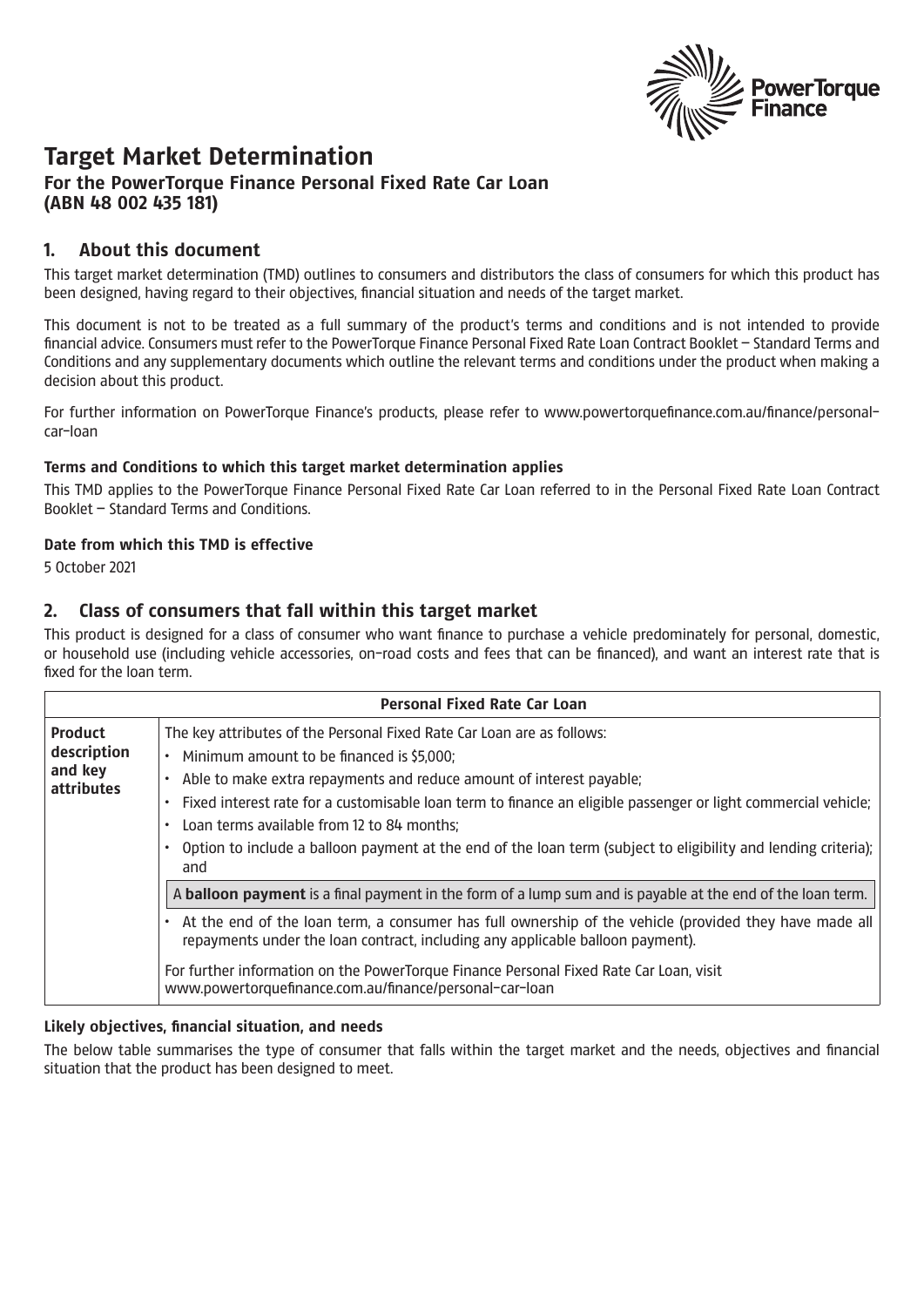| <b>Personal Fixed Rate Loan</b> |                                                                                                                                                                                                                                                                                                                                                                                                                                                                                                                                                                                                                                      |  |
|---------------------------------|--------------------------------------------------------------------------------------------------------------------------------------------------------------------------------------------------------------------------------------------------------------------------------------------------------------------------------------------------------------------------------------------------------------------------------------------------------------------------------------------------------------------------------------------------------------------------------------------------------------------------------------|--|
| Class of<br>Consumer            | This product has been designed for consumers that are at least 18 years of age, meet PowerTorque Finance's<br>eligibility and lending criteria, and want finance to purchase a vehicle predominately for personal, domestic,<br>or household use.                                                                                                                                                                                                                                                                                                                                                                                    |  |
| <b>Needs and</b><br>objectives  | This product has been designed for consumers who:<br>Want credit to finance a vehicle predominately for personal, domestic, or household use;<br>Want an interest rate that is fixed with a predetermined payment structure across the term of the loan;<br>$\bullet$<br>Want access to repayment options (including weekly, fortnightly or monthly);<br>Want to own the vehicle from the beginning of the loan;<br>$\bullet$<br>Want a loan that is secured against a vehicle;<br>Want to take unencumbered ownership of the vehicle at the end of loan term (subject to all repayments<br>٠<br>under the loan contract being met). |  |
| <b>Financial</b><br>situation   | This product has been designed for consumers who:<br>Can pay the scheduled repayments, comprising principal payments, interest as it accrues, and the fees and<br>charges associated with the purchase and financing of a vehicle; and<br>Want the option to select a loan With balloon payment or Without a balloon payment.                                                                                                                                                                                                                                                                                                        |  |
|                                 | With balloon payment<br>This option has been designed for consumers who seek to reduce repayments for the loan term and either<br>intend to:<br>Pay the final balloon payment when it is due; or<br>$\bullet$<br>Refinance the final balloon payment when it is due, because they are comfortable with paying higher<br>amounts in interest overall in order to reduce repayments over the term.                                                                                                                                                                                                                                     |  |
|                                 | <b>Without balloon payment</b><br>This option has been designed for consumers who:<br>Can afford higher repayments and do not wish to, or cannot afford to, pay a final balloon payment;<br>Seek to pay lower amounts in interest overall; and<br>Wish to pay off the loan as soon as possible without having to pay any lump sum or balloon payment.                                                                                                                                                                                                                                                                                |  |

## **Excluded class of consumers**

This product has not been designed for consumers who want to:

- Part with possession or control of the vehicle by way of lease, transfer, assign or lend;
- Modify the vehicle in a way that may void any warranty or cause the vehicle to be unroadworthy, illegal or not fully covered by insurance;
- Transport the vehicle from mainland Australia or Tasmania; or
- Use the vehicle to provide commercial transport services, such as hire-car, or taxi.

#### **Consistency between target market and the product**

This product is likely to be consistent with the likely objectives, needs and financial situation of the class of consumers in the target market. This is based on an analysis of the key terms, features and attributes of the product and a finding that these are consistent with the identified class of consumers.

# **3. How this product is to be distributed**

#### **Distribution channels**

This product is designed to be distributed through the following means:

- By our accredited Motor Vehicle Dealer network acting as agents for PowerTorque Finance under PowerTorque Finance's Australian Credit Licence; and
- Directly by PowerTorque Finance through the PowerTorque Finance National Direct Centre, either over the phone, via email or mail.

#### **Distribution conditions**

This product should only be distributed to consumers that meet PowerTorque Finance's eligibility and lending criteria.

#### **Adequacy of distribution conditions and restrictions**

PowerTorque Finance have determined that the distribution conditions and restrictions will make it likely that the consumers who purchase the product are in the class of consumers for which it has been designed. PowerTorque Finance consider that the distribution conditions and restrictions are appropriate and will assist distribution in being directed towards the target market for whom the product has been designed.